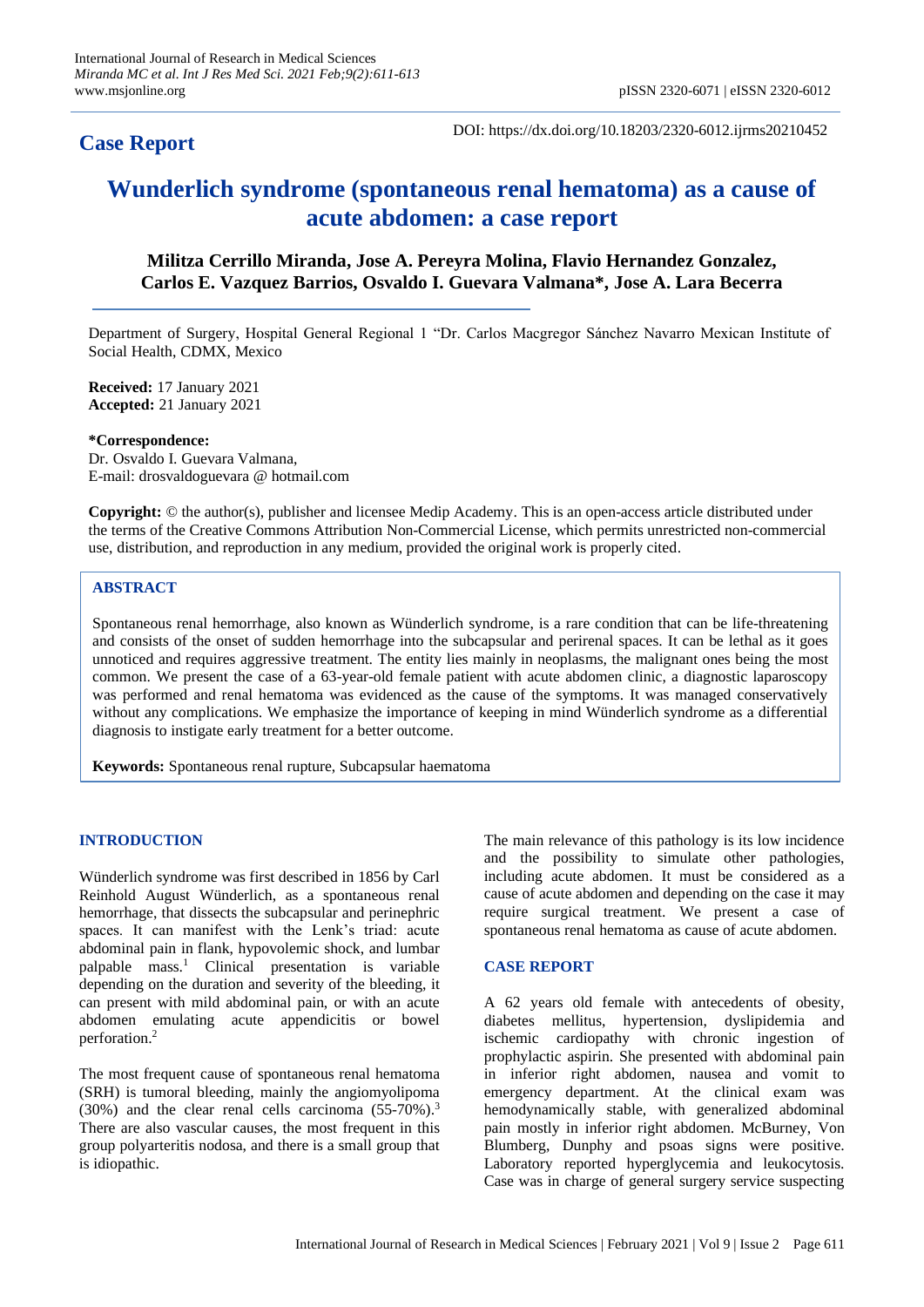of acute appendicitis, a diagnostic laparoscopy was proposed. During the procedure appendix was identified without signs of inflammation, therefore a complete peritoneal cavity revision was performed, a hematoma was identified dissecting below toldt's fascia from renal fossa to cecum. At renal fossa level, we identified nonpulsatile, soft increase in volume blood collection. Urology service was called for an intraoperative consultation, deciding conservative management of the apparent renal hematoma. During post operatory evolution, patient develops respiratory difficulty, decrease in oxygen saturation associated with elevation of d-dimer. Pulmonary thromboembolism is ruled out with an Angio-CT. Low levels of hemoglobin are confirmed, and blood transfusion was performed recovering levels of hemoglobin according world organization health (WHO) standards. Patient remained stable and without hemodynamical compromise. An abdominal CT was obtained to follow up renal hematoma, observing only a sub capsular hematoma without another associated lesion (Figure 1). Patient evolves without complications with ambulatory management and was discharged after 10 days of hospitalization.



**Figure 1: Contrasted computed tomography showing the subcapsular hematoma.**

#### **DISCUSSION**

SRH is an uncommon pathology that was first described by Bonet in 1679; but was Carl Reinhold August Wünderlich, who described it as a "submit stroke of the renal capsulae" in 1856.<sup>4</sup>

Causes of SRH are multiple, in a metaanalysis conducted by Zhang et al, was observed that 61.5% of the cases were caused by neoplasia (31.5% malignant and 29.7% benign), being angiomyolipoma the most frequent .In second place, there are vascular causes (17%), mainly associated with polyarteritis nodosa (PAN), followed by idiopathic cause  $(6.7\%)$  and infectious causes  $(2.4\%)$ .<sup>5</sup> SRH has been associated to some medications , mostly antithrombotic as low molecular weight heparin and aspirin, also secondary to shock wave extracorporeal lithotripsy.<sup>6,7</sup> In our case, patient had no renal lesion and only had the antecedent of chronic aspirin ingestion.

Due to rare nature and mostly case reports in the literature, well described incidence it is not clear, Ahn et al made a metaanalysis from January 2000 to December 2016, where 102 cases were observed, incidence was predominant in women (61.8% vs 38.2%); renal neoplasias were the principal cause with 56.9% of the cases; 74.1% of them were angiomiolipoma, followed by clear cell renal carcinoma in  $12.1\%$  of cases.<sup>3</sup> In our case, patient had no renal lesion and only had the antecedent of chronic aspirin ingestion.

Clinical presentation of Wünderlich syndrome is diverse and easily can confuse in the initial evaluation of patients. Lenk's triad ocurrs in 20% of cases, it consists in abdominal pain (67%), hypovolemic shock (26.5%) and palpable tumor in flank  $(30-50%)$ .<sup>8</sup> SRH can present as acute abdomen simulating an acute appendicitis or bowel perforation.<sup>9</sup> It can present with other signs and symptoms like nausea, vomit, hematuria (40%), fever and leukocytosis (10-23%). Because of the low specificity of the symptoms and the low suspicion, the diagnosis is complex. SRH is mostly an exclusion diagnosis, usually it is not considered as the main diagnosis until complementary studies as ultrasound, CT, angiography or MRI are available.<sup>10</sup> In the presented case, SRH was not considered initially as a differential diagnosis, because overlapped with acute appendicitis presentation.

Abdominal ultrasound has a limited utility in the diagnosis of SRH, and CT has been suggested as a better diagnostic method. Zhang et al, found a 56% sensitivity for abdominal ultrasound and 100% sensitivity for CT.<sup>5</sup> A 57% sensitivity and 82% specificity was reported for cause determination for CT. Both, abdominal ultrasound and CT are the preferred studies in patients with suspicion of renal hematoma, particularly; CT in urography phase is the ideal approach in case of traumatic renal injury suspicion and, could be extrapolated for the SRH.<sup>11</sup> Renal angiography has utility in diagnosis and treatment of renal hematoma.<sup>12</sup> In this case, initial diagnostic approach was not useful to suspect SRH, and CT was a useful study in a second time to confirm the diagnosis and follow up.

For the initial management with renal hematoma there are three main approaches: conservative management, embolization and surgical management.<sup>3</sup> Conservative management consists in observing the patient and maintaining hemodynamic stability with seriated CT until hematoma resolution or decision of an invasive management. Conservative management is preferred in patients with hemodynamic stability, as in the presented case and it has been more used recently.<sup>2</sup> Minimal invasive managements with arterial embolization has been the preferred invasive approach. The management with arterial embolization allows to treat patients with a